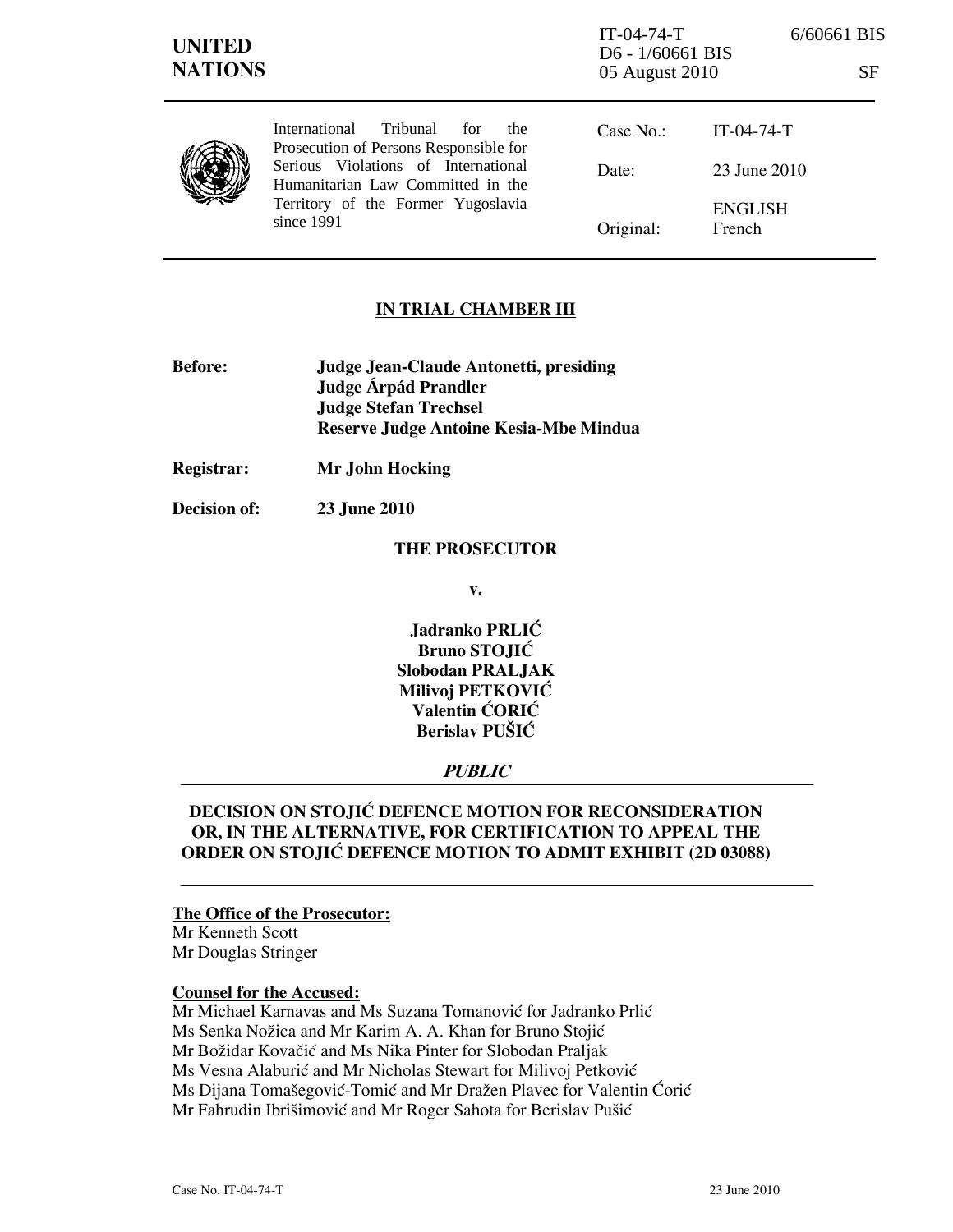TRIAL CHAMBER III ("Chamber") of the International Tribunal for the Prosecution of Persons Responsible for Serious Violations of International Humanitarian Law Committed in the Territory of the Former Yugoslavia since 1991 ("Tribunal"),

**SEIZED** of "Bruno Stojić's Motion for Reconsideration or, in the Alternative, for Certification to Appeal the Order on Stojić Defence Motion to Admit Exhibit (2D)  $03088$ ", brought publicly by Counsel for the Accused Bruno Stojić ("Stojić" Defence") on 10 June 2010 ("Motion"), wherein the Stojić Defence respectfully seeks to have the Chamber reconsider, or in the alternative, certify the appeal the Stojić Defence intends to bring against the "Order on Stojić Defence Motion to Admit Exhibit (2D 03088)" issued publicly by the Chamber on 3 June 2010 ("Order of 3 June 2010"),

NOTING the Order of 3 June 2010 whereby the Chamber, pursuant to Rule 89 of the Rules of Procedure and Evidence ("Rules"), excluded Document 2D 03088, a letter from the Ministry of Justice of the Republic of Croatia dated 27 November 2009 relating to Exhibit 4D 00461 that was admitted into evidence on 13 December  $2006<sup>1</sup>$ and did so on grounds that the Stojić Defence had not acted with sufficient diligence to justify a request for admission at this late stage of the proceedings, $<sup>2</sup>$ </sup>

NOTING the "Decision Regarding Requests Filed by the Parties for Reconsideration of Decisions by the Chamber", rendered publicly on 26 March 2009, wherein the Chamber established a framework for requests for reconsideration filed by the parties and recalled that such requests ought to be the exception not the rule, $3$ 

CONSIDERING that the Prosecution and the other Defence teams did not file a response to the Motion,

**CONSIDERING**, in the Motion, that the Stojic Defence evokes 1) that the Order of 3 June 2010 imposes a new procedural obligation on the Stojić Defence with which it

 $\overline{a}$ 

 $1$  Order of 3 June 2010, p. 2; see also the "Oral Decision of 13 December 2006", Transcript in French  $\binom{4}{1}$  ("T(F)"), pp. 11614-11615.

Order of 3 June 2010, p. 5.

<sup>&</sup>lt;sup>3</sup> "Decision Regarding Requests Filed by the Parties for Reconsideration of Decisions by the Chamber", public document, 26 March 2009, p. 3.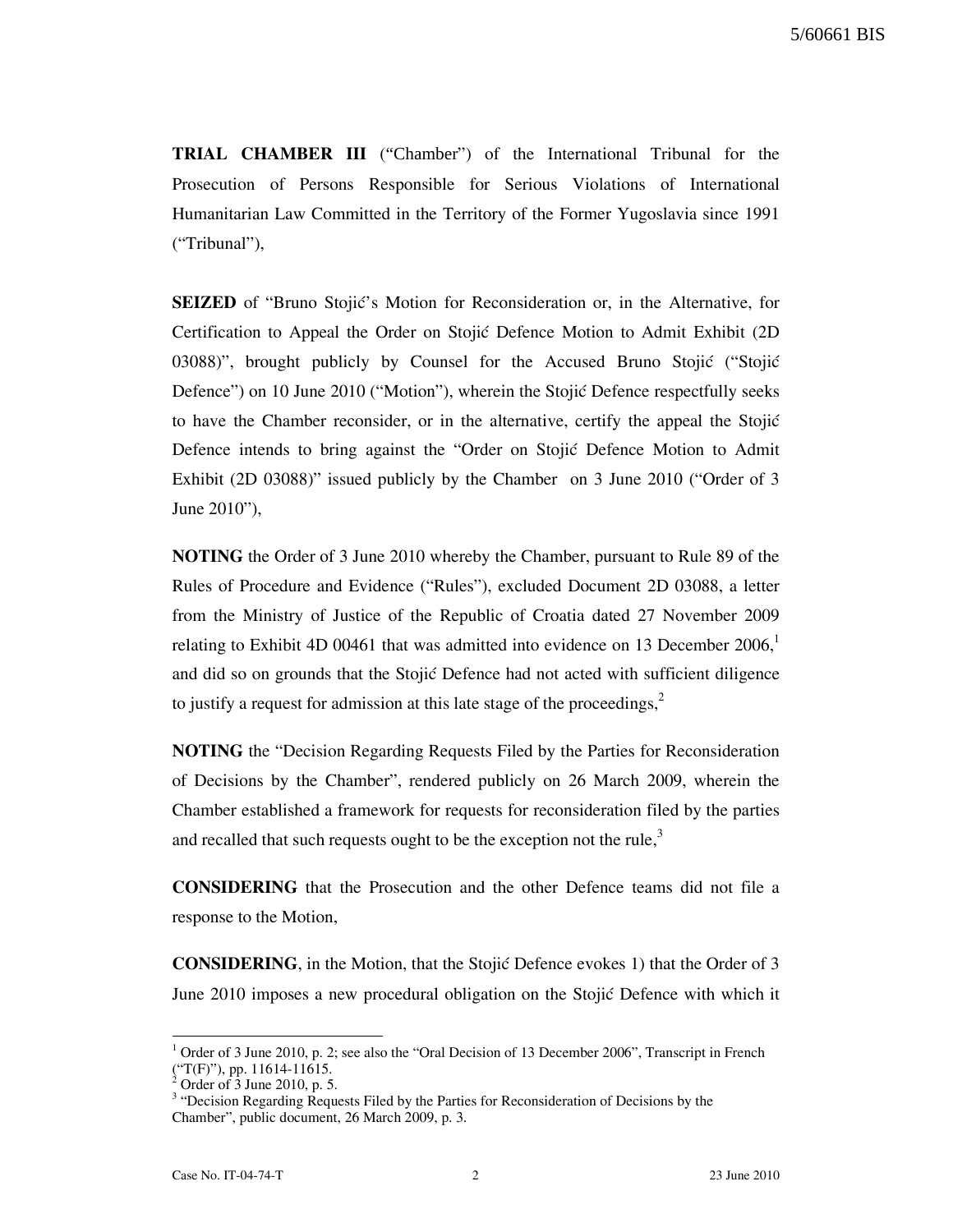was previously unacquainted, namely an obligation to notify the Chamber of its attempts to obtain a document that it might conceivably tender at some unknown point in the future;<sup>4</sup> (2) that even if the Chamber considers the request to admit Document 2D 03088 untimely and to result from some negligence on the part of the Stojić Defence, the Chamber erred by excluding the said document, inasmuch as this prejudices the Accused Bruno Stoji $\zeta^5$  and (3) that the admission of evidence at a late stage of the proceedings is allowed under the case-law of the Tribunal, on condition that the exhibit be relevant, credible and affect the outcome of the trial, $<sup>6</sup>$ </sup>

**CONSIDERING**, in the alternative, that the Stojić Defence finds that its motion for certification to appeal ought to be granted insofar as: (1) the Order of 3 June 2010 bears directly upon the rights of the Defence and particularly upon the right to tender evidence helping to refute the allegations of the Office of the Prosecutor;<sup>7</sup> (2) if the Appeals Chamber were to conclude that the Chamber acted erroneously by refusing the admission of Document 2D 03088, that would directly affect the outcome of the trial; $^8$  and 3) determination of the opportune moment for bringing a request for admission constitutes an issue whose immediate resolution may materially advance the proceedings,<sup>9</sup>

CONSIDERING that the Chamber recalls that it excluded Document 2D 03088 on grounds that the original request was not timely, as the Stojić Defence had been finished with its case since 28 April 2009 and had in addition never reacted to this finding by notifying the Chamber that it had endeavoured to collect information regarding an exhibit that might constitute the subject of a future request for admission,<sup>10</sup>

CONSIDERING that the Chamber would like to emphasize that, had the Stojić Defence duly informed the Chamber of particular circumstances surrounding the discovery of Document 2D 03088 and that it might possibly be tendered for admission after the Prosecution had finished its case, the Chamber, most

 $\overline{a}$ 

<sup>4</sup> Motion, paras 2, 3 and 7.

<sup>5</sup> Motion, paras 3 and 9.

<sup>&</sup>lt;sup>6</sup> Motion, para. 12.

 $^7$  Motion, para. 15.

Motion, para. 16.

<sup>&</sup>lt;sup>9</sup> Motion, para. 17.

<sup>10</sup> Order of 3 June 2010, p. 5.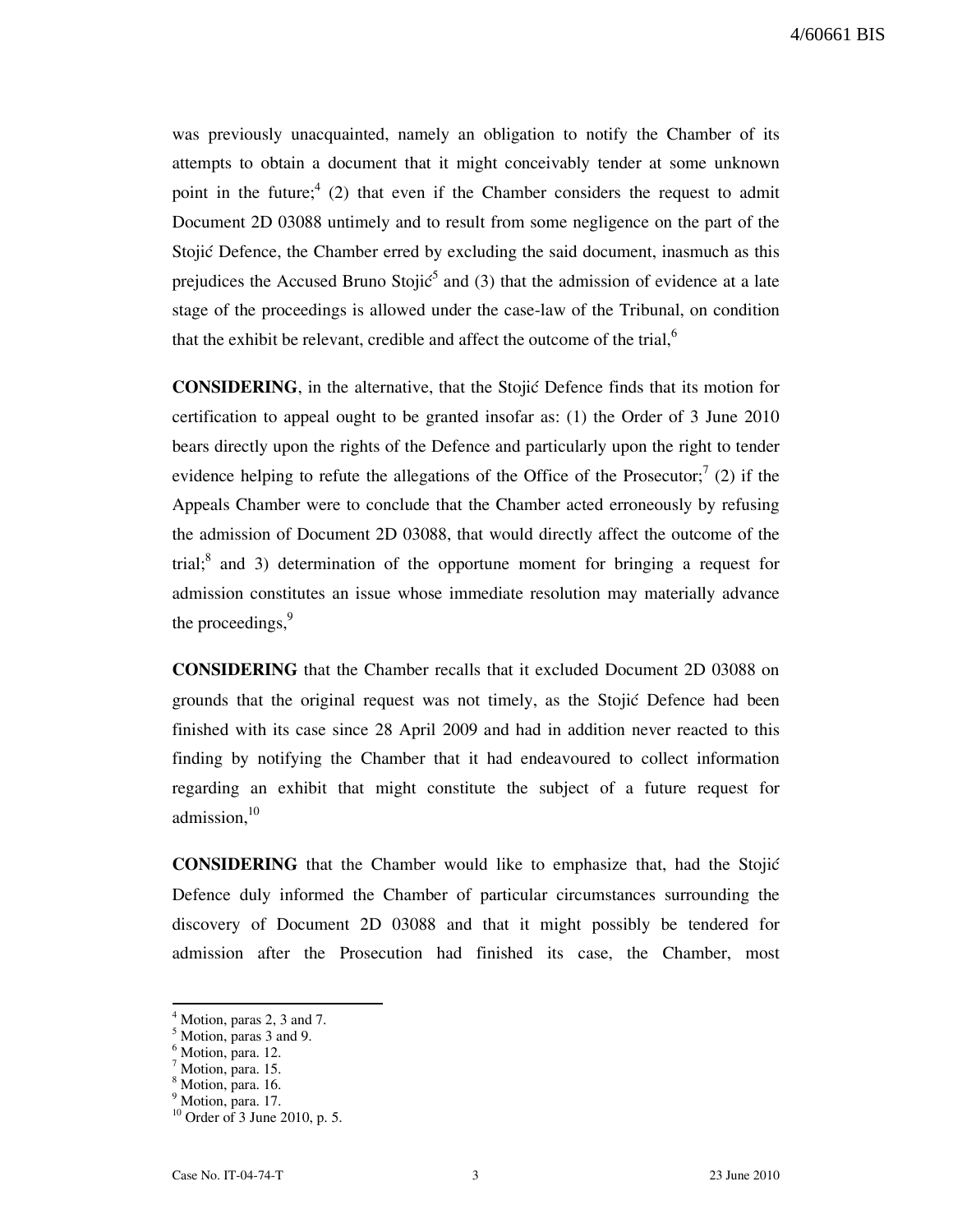exceptionally, might have examined the request and possibly authorised delayed production of the said document based on the criteria stated by the Appeals Chamber, $11$ 

CONSIDERING that, far from being an obligation, notifying the Chamber of hardships encountered or possible delays in the production of evidence may help to explain certain situations and thereby contribute to the proper administration of justice;<sup>12</sup> that such a custom is not entirely foreign to the Stojić Defence, as on several occasions, the Stojić Defence informed the Chamber of its own initiative concerning the hardships it experienced in trying to get Witnesses Mandi $\zeta^{13}$  and Arlovi $\zeta^{14}$  to appear; that these hardships were taken into account by the Chamber which now duly informed was able to timely (before the close of the presentation of the Stojic Defence case) authorise the said Defence to have these two witnesses appear after completing presentation of its case, if it so desired, $^{15}$ 

**CONSIDERING**, moreover, that the Chamber reminds the Stojić Defence that in the "Decision on Jadranko Prlić's Motion to Be Relieved from the Strict Application of Guideline 9 of the Decision of 24 April 2008", rendered publicly on 23 July 2008, the Chamber had recalled that authorising a party to "present evidence after the presentation of its case or until all the Accused have presented their cases would be detrimental not only to the Prosecution but also to the other Accused, since such a practice could considerably delay the pronouncement of the judgement in this case";

 $\overline{\phantom{a}}$  $11$  Provided, that is, that the said document is reliable, relevant and it might have been capable of affecting the Judgement, see to this effect The Prosecutor v. Radislav Krstić, Case No. IT-98-33-A, "Decision on Applications for Admission of Additional Evidence on Appeal", public document, 5 August 2003, p. 4; The Prosecutor v. Hazim Delić, Case No. IT-26-21-R-R119, "Decision on Motion for Review", public document, 25 April 2002, paras 15-16; The Prosecutor v. Tihomir Blaškić, Case No. IT-95-14-A, "Decision on Evidence", public document, 31 October 2003, pp. 3-4..

<sup>13</sup> Letter sent by Counsel Nožica to the Chamber and to the parties by means of electronic mail regarding the deposition of Momčilo Mandić, 13 April 2009; Notice of Bruno Stojić Regarding the Deposition of Momčilo Mandić, 23 February 2010, confidential; Correspondence from Counsel Nožica to the Chamber (with copies to the parties) regarding the testimony of Momčilo Mandić, 26 April 2010. <sup>14</sup> Notice by the Stojić Defence at the Hearing of 6 April 2009, T(F), pp. 38805 and 38806; "Notice of Bruno Stojić Regarding the Testimony of Expert Witness Mato Arlović", 24 February 2010.

<sup>&</sup>lt;sup>12</sup> "Decision on Praljak Defence Request for Certification to Appeal the Order of 20 May 2010 (Franjo Lozić)", public document, 22 June 2010.

<sup>&</sup>lt;sup>15</sup> See, e.g., the use made by the Chamber of the information disclosed by the Stojić Defence in the Oral Decision of 20 April 2009 regarding the filing of motions by the Stojić Defence pursuant to Guideline 9, public document, 20 April 2009, T(F) pp. 38866-38867; "Decision on Stojić Defence Motion Regarding the Filing of Motions Pursuant to Guideline 9", public document, 5 May 2009.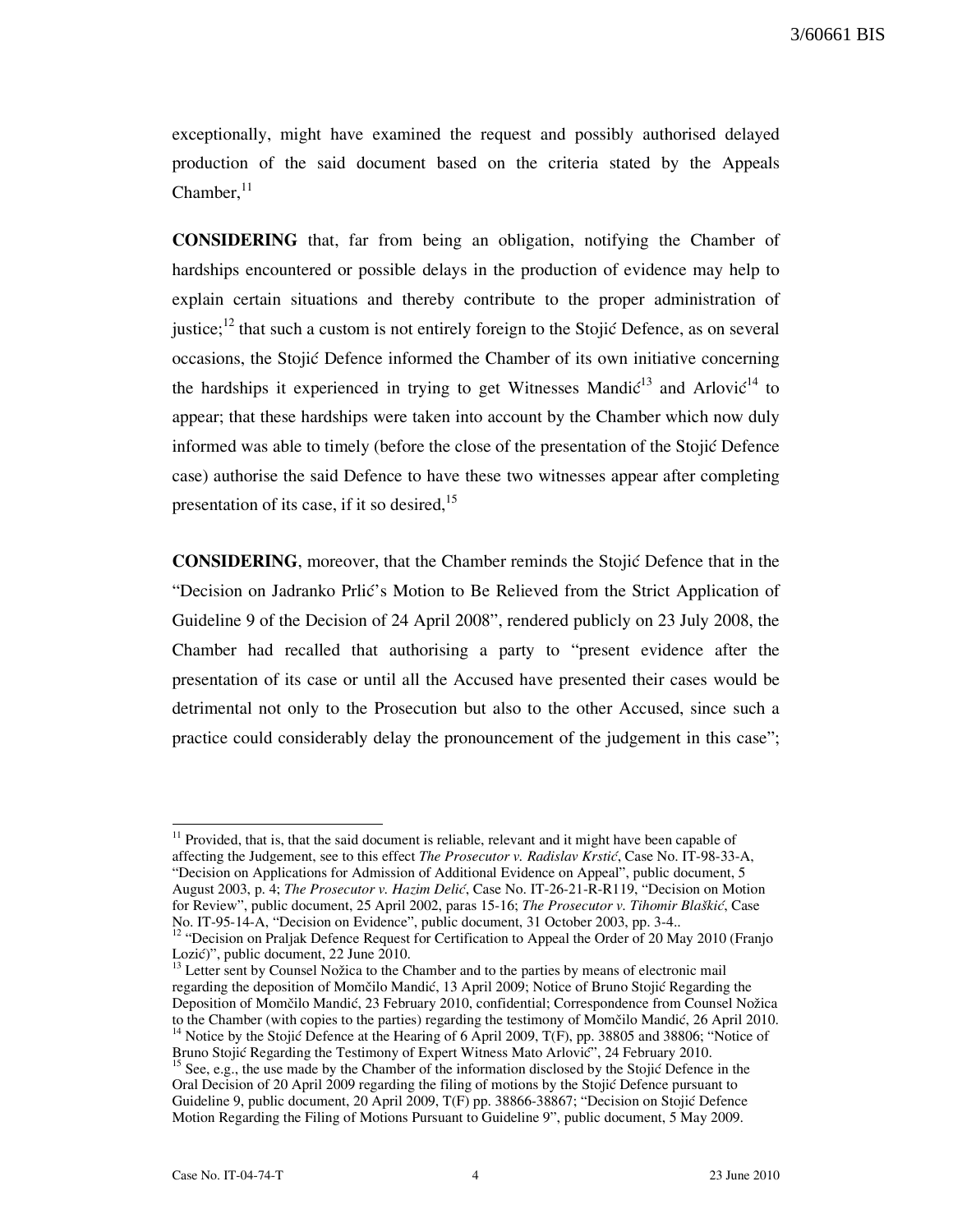2/60661 BIS

that this becomes all the more evident when, as here, a party requests the admission of evidence after all of the parties have rested their case,<sup>16</sup>

**CONSIDERING** that, in the instant matter, the Stojić Defence had the opportunity to question the authenticity and reliability of Exhibit 4D 00461 subsequent to its admission in December  $2006$ ,<sup>17</sup> through the cross-examination of Prosecution and Defence witnesses and during the presentation of its exculpatory evidence; that the opportunity to proffer exhibits relating to the authenticity and reliability of 4D 00461 for more than two years concretely guaranteed the right of the Accused Stojić to a fair trial in this matter;<sup>18</sup> that the Chamber finds, furthermore, that Document 2D 03088 does not constitute evidence likely to affect the judgement,

CONSIDERING therefore that, having examined the request for reconsideration in the Order of 3 June 2010, the Chamber notes that the Stojić Defence has neither put forward particular circumstances nor established that the Chamber committed a clear error in its reasoning to exclude the admission into evidence of Exhibit 2D 03088; that the Chamber therefore decides to deny the Motion, in regard to its first part,

CONSIDERING, secondly, that having examined that part of the Motion pertaining to the motion for certification to appeal the Order of 3 June 2010, the Chamber is persuaded of the soundness of the said Order and finds that the Stojic Defence has not established that the sum and substance of the Motion involves an issue likely to significantly affect the fair and expeditious conduct of the proceedings or the outcome of the trial and for which the immediate resolution of the matter by the Appeals Chamber would materially advance the proceedings,

 $\overline{a}$  $16$  Although the Chamber notes that while it was not until 13 May 2010 that it was informed by means of "Berislav Pušić's Notice Regarding Motion for the Admission of Documentary Evidence" that the Pušić Defence did not intend to file a request for the admission of documentary evidence pursuant to Rule 89 (C) of the Rules of Procedure and Evidences, it is noteworthy that Counsel for the Accused Valentin Čorić concluded presentation of their case on 1 April 2010; and that by "Berislav Pušić's Notice Regarding Presentation of Evidence in the Defence Case" of 7 April 2010, Counsel for the Accused Berislav Pušić did in fact signal its intention to refrain from calling viva voce witnesses and from requesting admission of the written testimony of witnesses pursuant to Rules 92 bis, 92 ter and 92 quarter of the Rules.

<sup>&</sup>lt;sup>17</sup> Oral Decision of 13 December 2006, T(F), pp. 11614-11615; Order of 3 June 2010, p. 4.

<sup>&</sup>lt;sup>18</sup> See to this effect *The Prosecutor v. Hazim Delić*, Case No. IT-96-21-R-R119, "Decision on Motion for Review", public document, 25 April 2002, at para. 15, where the Appeals Chamber explains that defence counsel enjoy complete freedom to decide the manner in which they will represent their client